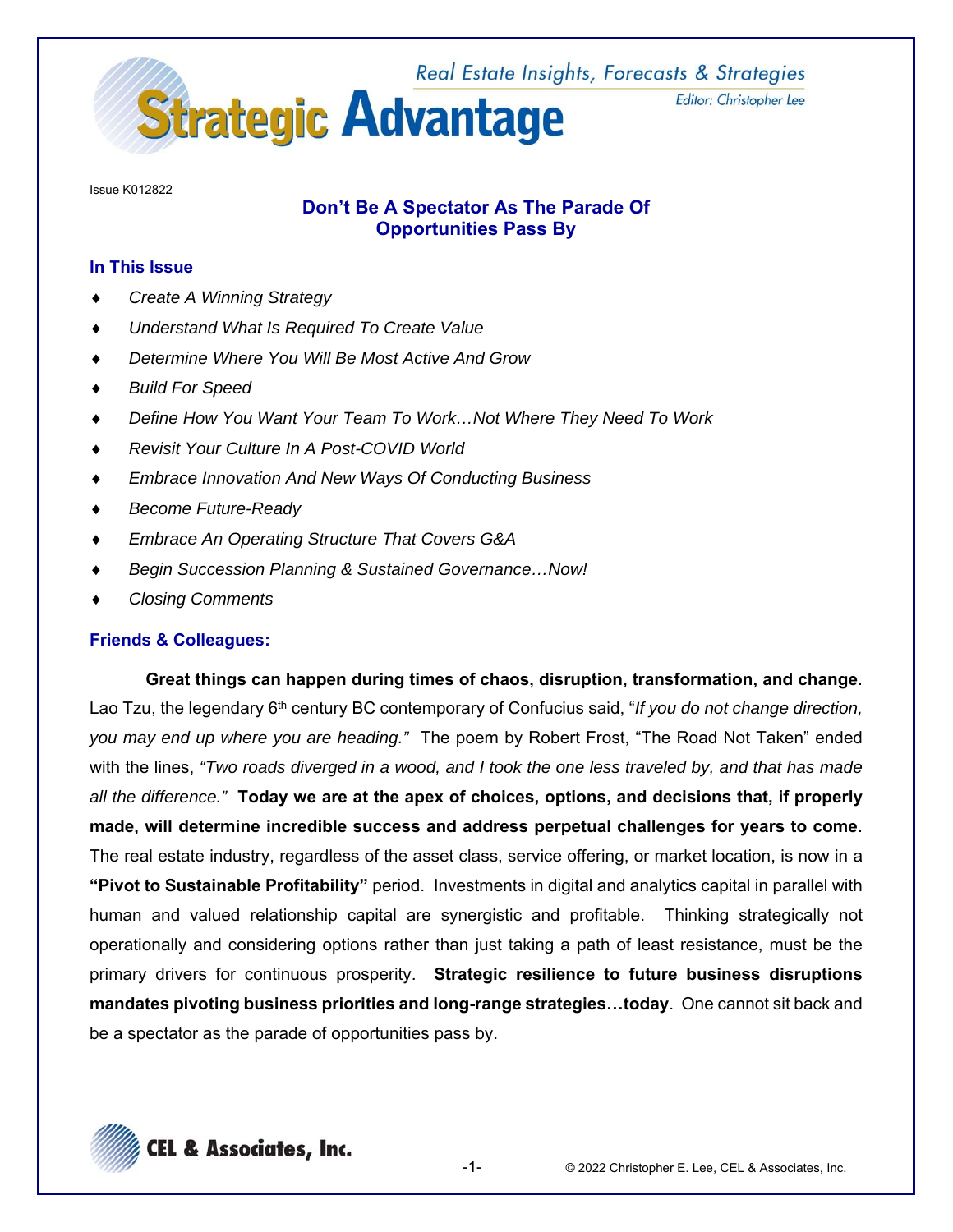

One major lesson learned from COVID-19 is that when the unexpected happens…controlling outcomes can be very challenging. It is clear from the past 24 months that business model pivots and innovation are essential to navigate successfully through today's and tomorrow's challenges and unexpected events. Investing in intangible assets is rising at an unprecedented rate.

New and inspiring vision statements, insightful strategic and long-range business plans, contemporary compensation programs, exciting investment platforms, and robust talent and brand management plans contribute to and are the drivers surrounding successful outcomes. However, **it** 

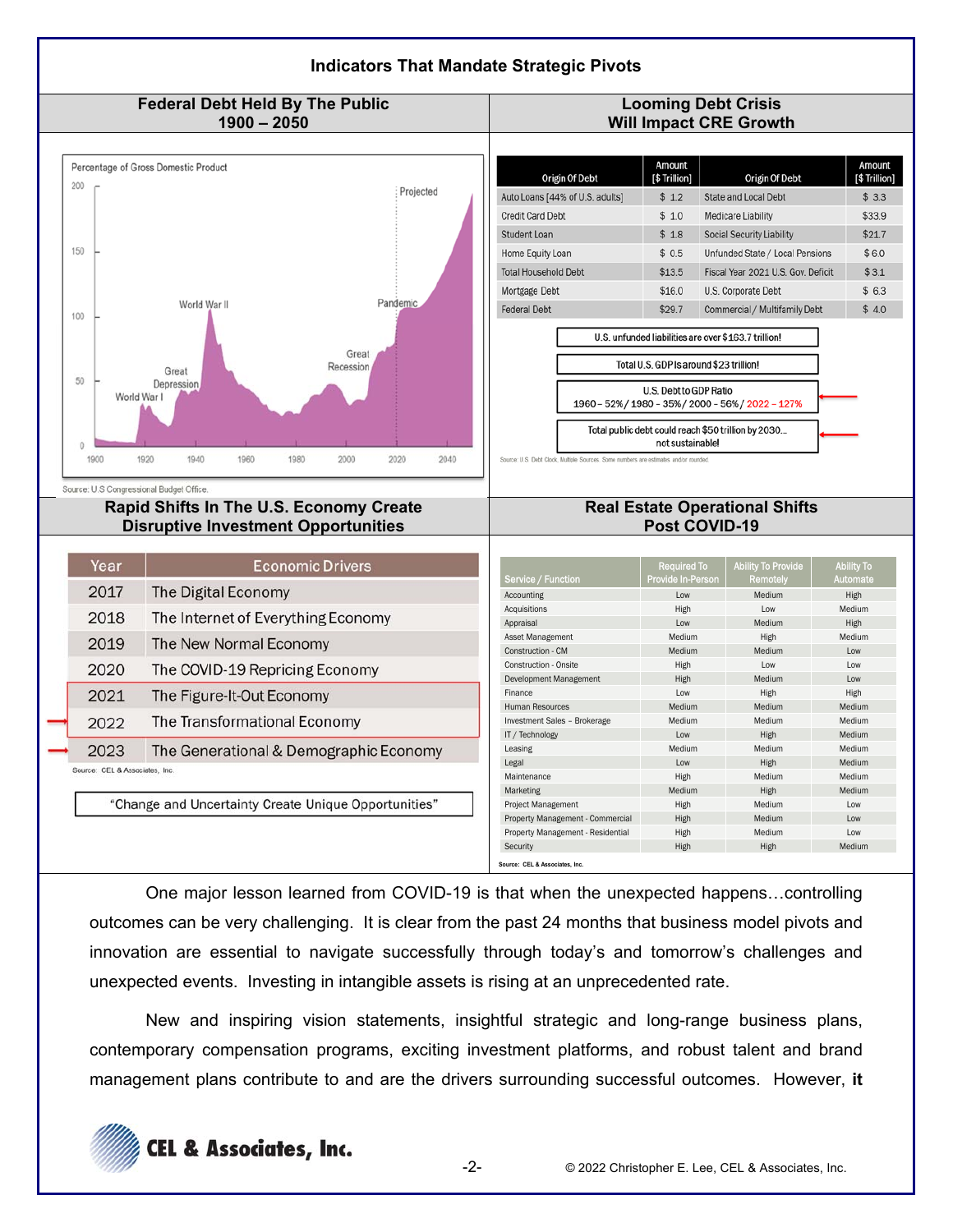**begins with an acceptance that tomorrow will not be a repeat of today…that there is no return to "the way it used to be"…and that change must be embraced, not avoided**.

**The real estate industry is in a unique place…a fork-in-the-road moment with a decade of outcomes ahead. Who will take the road less traveled?** The intersection of six factors [financial, operational, demographic, market, capital, and leadership] enables the creation of great strategies and results that often exceed all Stakeholder expectations. Knowing how and what it takes to win is more crucial than ever. **Reactive and status quo strategies do not work**. Annual budgeting processes must become strategic, because "more of the same" avoids debating what is next and the alternatives. **From lineal to flywheel options, every real estate firm must make shifts**. The marketplace, demographics, competitive landscape, capital markets, and occupier/user patterns are locked in a rapid change mode.

In this issue of *Strategic Advantage*, we will explore some of the "Strategic Pivots" every real estate company must embrace and implement to be competitive today, vibrant tomorrow, and relevant for years to come. These 10 strategic pivots are not presented in order of importance, priority, or value. Writer and activist James Baldwin said, *"Not everything that is faced can be changed. But nothing can be changed until it is faced."* So, too, in real estate, where valued changes/pivots often are preceded by disruption and uncertainty. These strategic pivots begin with…

#### **Create A Winning Strategy**

**One of the more challenging aspects of pivoting is to put the "old" vision and strategy aside, rejecting historical or legacy "givens," and removing the self-imposed barriers to success**. A winning strategy begins Socratically by asking these eight "What" questions: [1] what are the tenets of our company's existence; [2] what is our purpose and value proposition; [3] what are the current barriers to success; [4] what are our competitors doing better; [5] what are our customers telling us; [6] what market changes are likely to create the most opportunity; [7] what technological or marketbased elements are becoming critical factors in our customers' success; and [8] what is needed to achieve/maintain a competitive advantage? .

According to a recent CEL & Associates, Inc. review, **strategic plans tend to fail or fall short of the initial expectations because the planning process depended upon "traditional" ideas, moment-in-time data, approaching the process from the present to the future versus envisioning the future and working back to the present**.

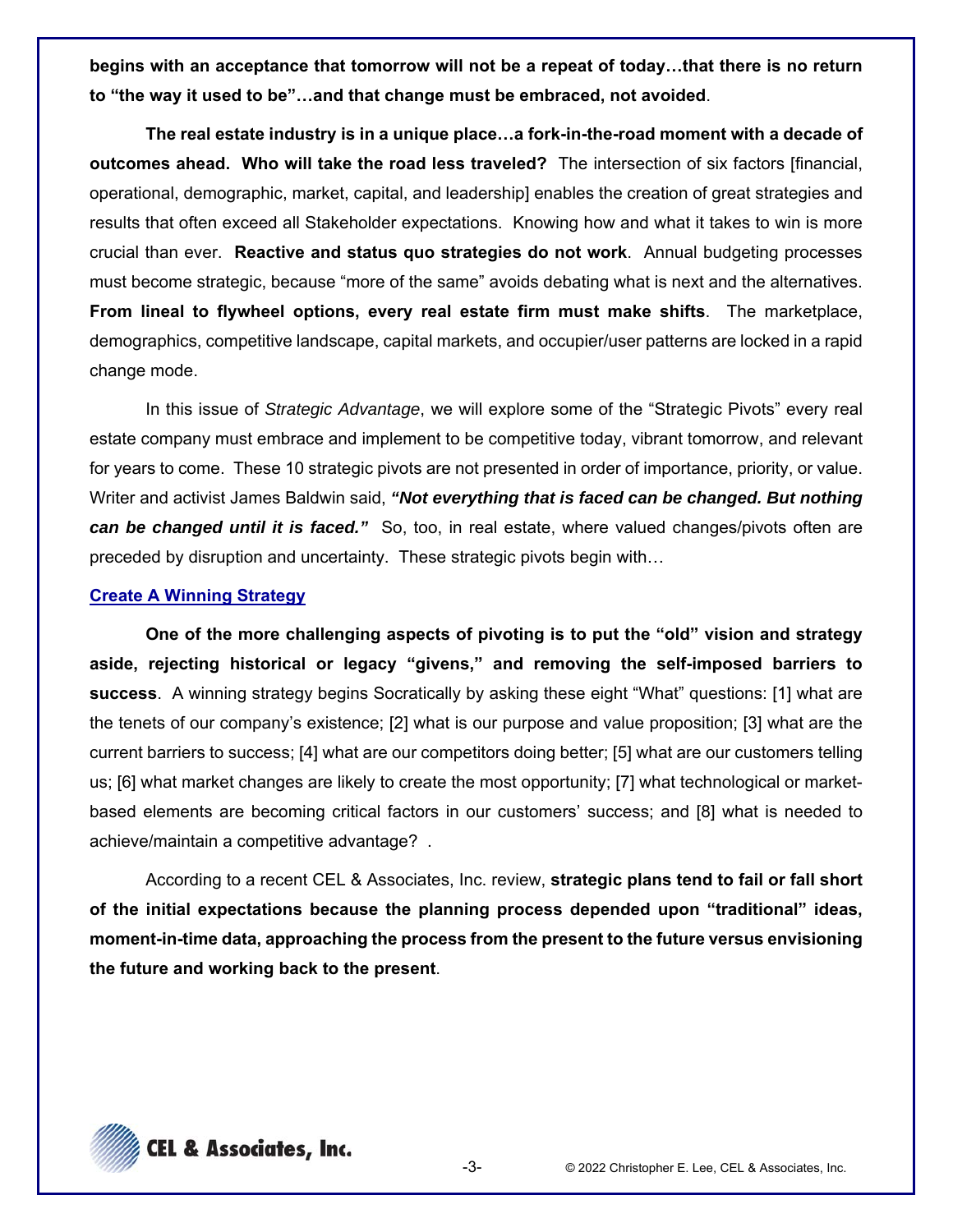# **Dramatic Shifts Reshaping The Real Estate Industry**

- ❖ Amazon to launch first in-store apparel shop in Los Angeles.
- $\cdot \cdot$  The year 2022 will likely be the "hottest on record" for BTR.
- Fifty percent of Freddie and Fannie loans must be for "mission-driven" affordable housing.
- Contactless shopping experiences will continue to accelerate.
- $\div$  Bankruptcy filings are at the lowest rate since 1980.
- $\cdot \cdot$  U.S. digital grocery sales grew 12.3% in 2021 [\$122 billion].
- $\mathbf{\hat{P}}$  Vacant retail space is being converted to fulfillment centers.
- ❖ Virtual and hybrid work will accelerate.
- $\div$  Online shopping for the 2021 holiday season grew 8.6% to \$204.5 billion.
- $\div$  Forty-three percent of online holiday sales were made via smartphones.
- The region from Texas through Florida to Virginia will outperform.
- $\div$  Liquidity in real estate is being measured in shorter and shorter timeframes.
- ❖ Watch for AI based systems to optimize building control systems.
- ❖ Life sciences real estate will flourish.
- $\div$  Ghost kitchens could become a \$1.0 trillion global market by 2030.
- $\div$  The U.S. is entering a period of generational upheaval.
- Real estate M&A activity will grow dramatically in 2022.
- $\div$  Lifestyle renting is on the rise with Millennials.
- $\div$  The digitization of real estate across all sectors is rapidly increasing.
- $\div$  Watch for "digital" space as a new real estate frontier.
- $\div$  The median age of a SFR is 42 vs. the median age of a homeowner of 57.
- ❖ Supply chain disruption will continue throughout 2022.
- $\div$  Only 13% of Gen Z believe owning a home is "extremely important."
- $\mathbf{\hat{P}}$  The Great Resignation will continue to create staffing challenges.
- $\div$  Between 30% 35% of real estate workers will work remotely [1 5 days per week].
- The U.S. is now 5.24 million homes short…multifamily/SF development will accelerate.
- $\div$  Live anywhere, work any time, and shop when you want will dominate demand factors.
- $\div$  Flexibility, accessibility, convenience, and adjacency will drive growth decisions.
- $\div$  The office sector will continue to pivot and reset its function and role in work.
- ❖ Housing affordability will continue to be on the political forefront.
- $\div$  Climate change will accelerate sustainability initiatives across all sectors.
- $\div$  ESG factors will begin to appear in earnest among lenders and investors.

# **CEL & Associates, Inc.**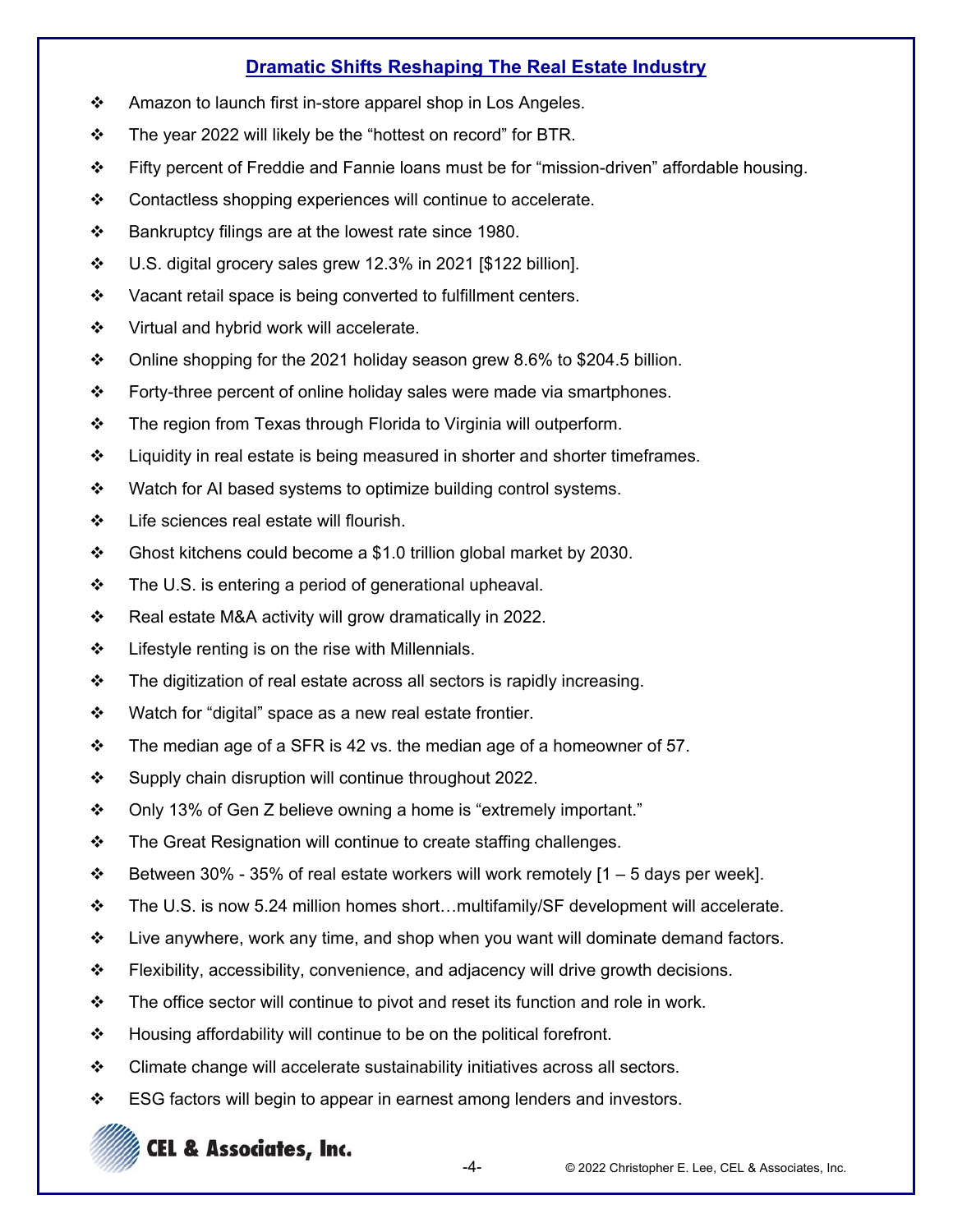#### **In The Future Real Estate Firms Will…**

□ Be valued for their shared knowledge base; number of recurring, valued client relationships; and connectivity [the network effect].  $\Box$  Focus on the customer and the customer's customer, not solely on the competition. Focus on strategic solutions, relationships, and creating value, not services and pipeline. Encourage collaboration, not competition, among departments, divisions, regions and teams. Measure success by the rate of change, innovation, employee retention, customer satisfaction, productivity growth, and valued touchpoints.  $\Box$  Invest in talent and technology to connect all Stakeholders more closely to the firm and outcomes.  $\Box$  Own the future by investing in the products and value-creating services their clients' desire.  $\Box$  Develop their own differentiating story and follow it into the future.  $\Box$  Make entrepreneurial decisions that ensure long-term success. Create value through teamwork, open communication, collaboration, shared values, and tenacity.  $\Box$  Always look forward, remembering the past but eager to see what is coming around the corner.

**Winning strategies begin with an aspirational vision of what the enterprise is seeking to accomplish or achieve**, i.e., a measurable, memorable, and motivating vision statement that, in a few short words, inspires everyone in the organization. Remember that **vision statements are not mission or purpose statements**. Vision statements are internal, not website fodder, and should have a five- to 10-year lifespan. "Landing humans on the moon," is much clearer than "exploring outer space." "Assembling an AUM portfolio of \$1 billion," is far clearer than "acquiring a portfolio of assets." "Engaging in 1,000 client/customer touchpoints," is clearer than "serving our clients' sales needs." You get the picture.

Once a vision statement is developed and embraced, a listing of the core quantitative and qualitative eight to 12 vision proof points or performance metrics must be identified. Vision proof points are metrics that, if achieved/exceeded, would show that the vision statement was successfully accomplished.

To create winning strategies, begin by developing the overarching strategy, then formulate the specific strategic actions and strategic performance metrics for each strategy. Strategies can include geographic growth; talent management; capital formation; brand management; client or customer engagement; investment focus/priorities; cost containment; technology and innovation; operations; individual product or service line growth; governance; organizational architecture; strategic partnerships and/or acquisitions; tax protection/prevention; economic, social, and governance ["ESG"]; and diversity, equity, and inclusion ["DEI"].



Source: CEL & Associates, Inc.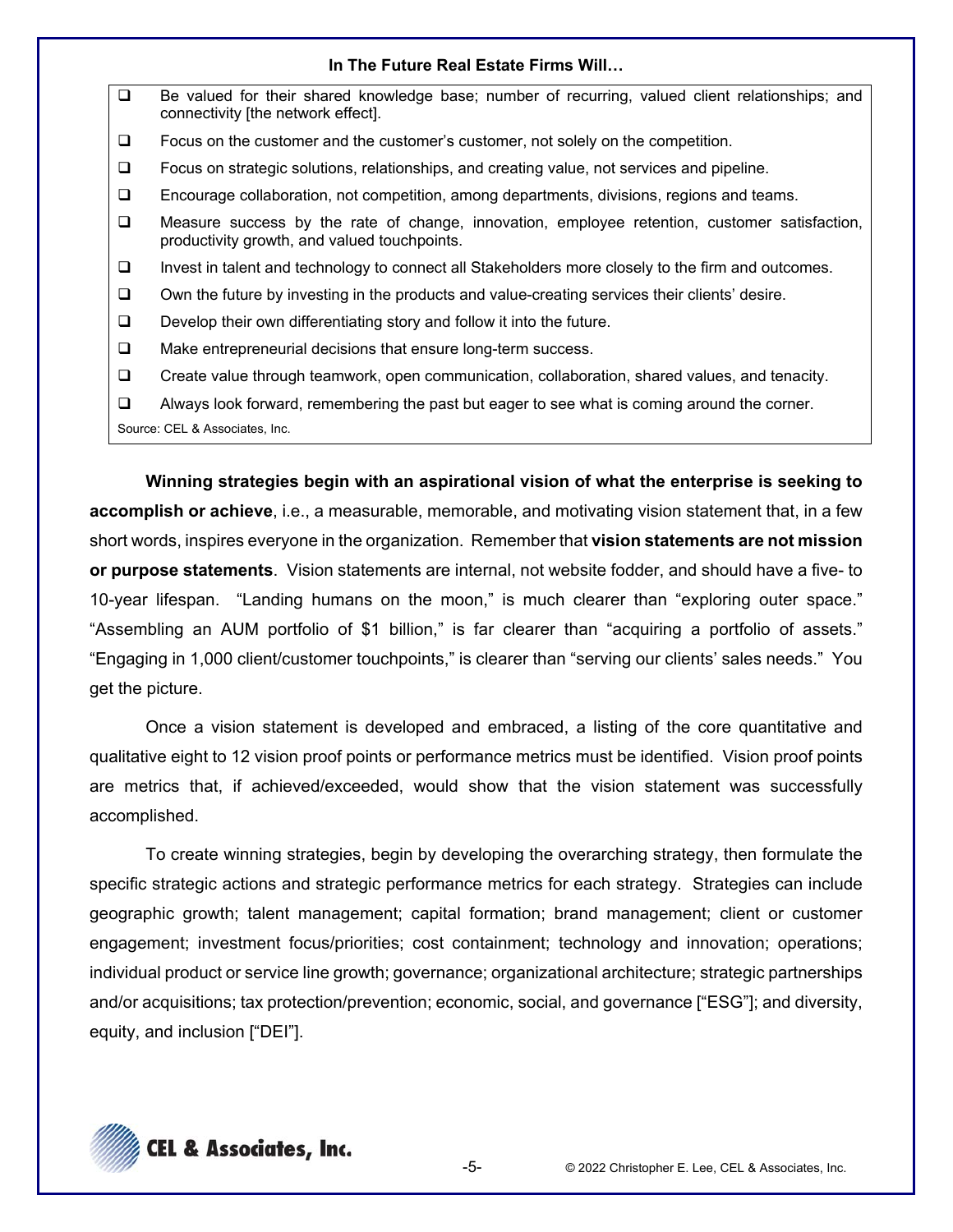**Every real estate firm has only four quadrants of opportunity:** [1] Same services/products to same markets and/or customer segments; [2] same services/products to new markets and/or customer segments; [3] new services/products to the same markets and/or customer segments; and [4] new services/products to new markets and/or customer segments. Very often, providing the same services/products to the same markets and/or customer segments is the most limiting option. **Selecting the proper balance among all four is the key to a needle-moving vision and key strategies.** 

The strength of any best-in-class real estate firm is the quality, experience, capabilities, and knowledge of their talent base. A winning strategy leverages the talent base in a more holistic/interactive manner. Focusing on purpose, external customer engagement, and creating scalability enables any and all "calls to action" to have the greatest opportunity for success. Real estate companies go through many stages, both planned and unplanned. However, those who can work around the corner and envision what is beyond the horizon will continually outperform those who cannot. Creating a winning strategy that inspires great performance, attracts exceptional talent, appeals to all customer segments, and focuses on the vision…will enable a successful outcome.



**Real Estate Flywheel** 

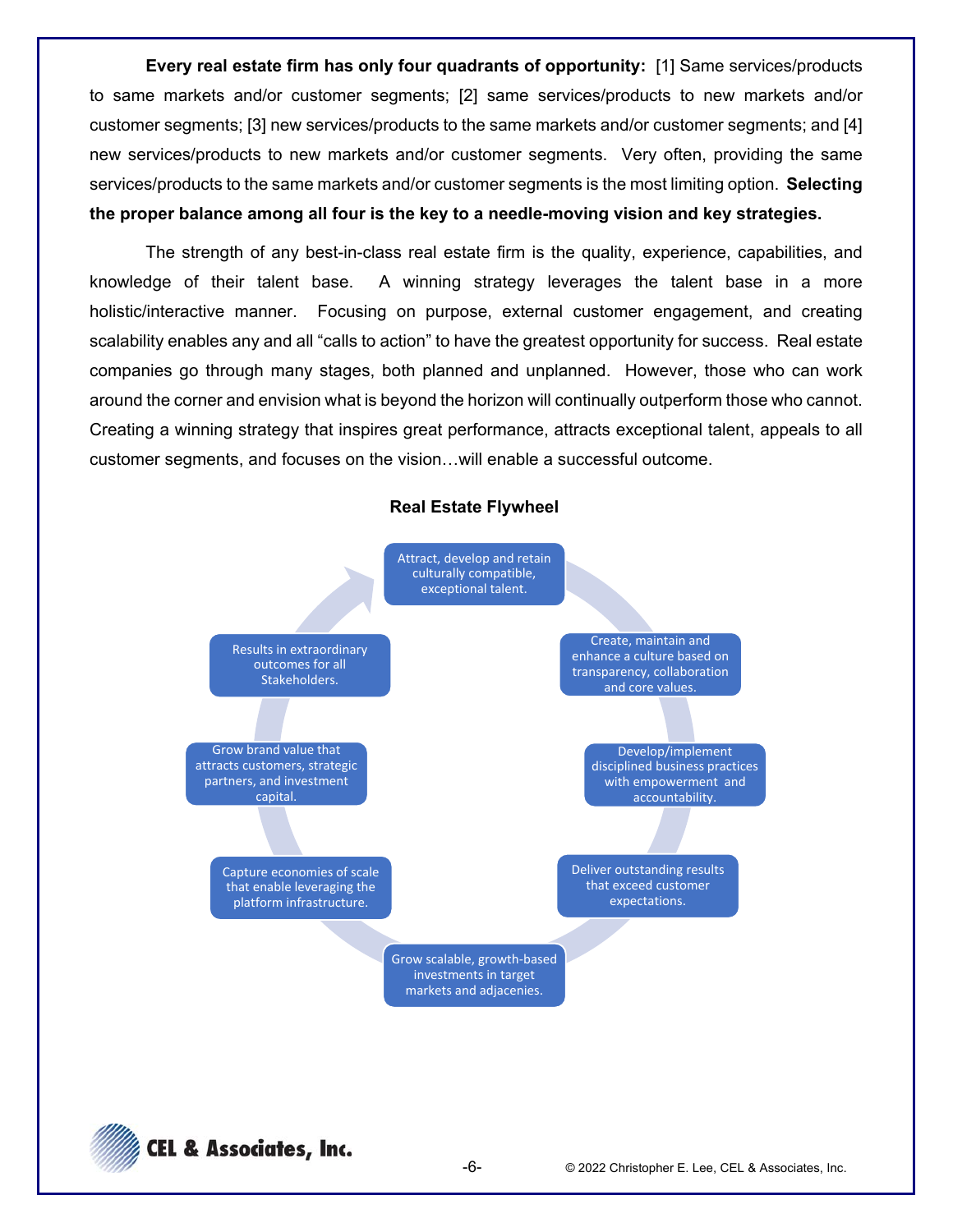## **Top Strategic Priorities In 2022 – How Many Boxes Can You Check?**

- $\Box$  Secure one or more sources of growth capital.
- $\Box$  Manage the balance sheet.
- $\square$  Lock in HIPOs.
- $\Box$  Make compensation a core competency.
- $\Box$  Create a succession plan for all mission critical positions.
- $\Box$  Add financial incentives to accelerate transformative change.
- $\Box$  Create, implement, and address DEI and ESG matters.
- □ Accelerate a robust research function.
- $\Box$  Gather proprietary data and leverage it for a strategic advantage.
- $\Box$  Develop a sustained governance structure.
- $\Box$  Create a formal or advisory Board of Directors with Independent members.
- $\Box$  Create a comprehensive brand management plan.
- $\Box$  Perfect an employee wellbeing initiative and collaborative/transparent workplace environment.
- $\Box$  Optimize client/customer service and service offerings...seek quantitative feedback.
- □ Create sufficient recurring income to cover 100% of corporate overhead.
- $\Box$  Identify and perfect new and/or adjacency revenue verticals.
- $\Box$  Seek complementary strategic growth partners.
- $\Box$  Reduce non-labor overhead costs...and fully develop an integrated technology plan.
- $\Box$  Seek a growing pipeline of M&A opportunities to grow existing and/or new verticals.
- $\Box$  Increase efforts to attract "new" customers and expand existing customer relationships.
- $\Box$  Place increased emphasis on workplace culture and standards of excellence.
- $\Box$  Monitor and circumvent possible workplace polarization.
- $\Box$  Create/implement talent solutions to address the "great resignation" trend.
- $\Box$  Put in place a very robust cyber protection system.
- $\Box$  Consider changing the organizational structure to become more collaborative.
- $\Box$  Create Advisory Boards for specific product specializations.
- $\Box$  Create plans to harness and harvest growth opportunities.
- $\Box$  Diversify product, revenue, market, and service risks.
- $\Box$  Take advantage of today's low interest rates.
- $\Box$  Implement a plan to avoid generational conflicts.
- $\Box$  Create valued and trusted relationships with all Stakeholders.
- $\Box$  Create a plan for workforce optimization amid hybrid work patterns.
- $\Box$  Spend as much time creating new opportunities as you spend improving the platform.
- $\Box$  Create and communicate the Company's purpose, vision, values, and goals.
- $\Box$  Implement those initiatives that will "jump start" growth.

# **CEL & Associates, Inc.**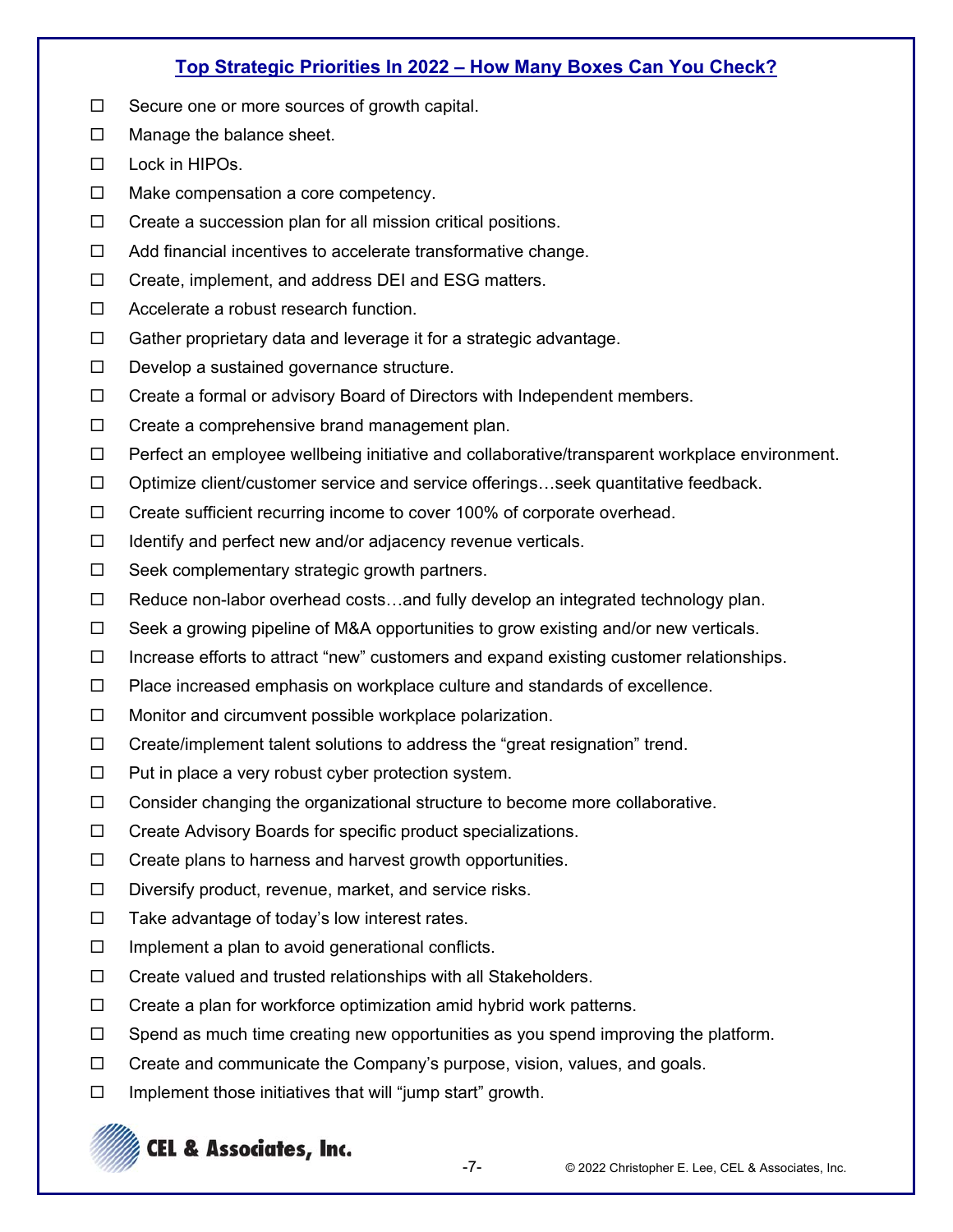Making your bold, winning strategic moves across the entire organization in one or two significant pivots will have far greater success than a "drip-drip" series of little moves over a prolonged period of time. Often the challenge in real estate firms is getting the Founder/CEO to move quickly and dramatically. The best way to overcome this self-imposed barrier to success is to ask, "what would an outside CEO do?" Think boldly, act decisively, and communicate passionately to move the needle.

## **Understand What Is Required To Create Value**

Creating true enterprise value is often overlooked, because the traditional approach historically has been to "make money by doing whatever it takes." **The ability to create value is measured in more than financial outcomes. Capitalizing on "Customer Touch Points," or "Leveraging the Network Effect" are just two of many examples on understanding what it takes to create value**. Within brand management, for example, there are three stages [brand awareness, brand identity, and brand loyalty] before real brand equity is created. **Today far too many real estate companies "play not to lose," vs. "play to win."** Strategic initiatives for those firms tend to be short-term or reactionary. Knowing where you are going and investing in the future result in sustainable, long-term value creation for all Stakeholders. To achieve these results, one must transcend the traditional and seek strategic solutions that deliver the desired results. To create value, everyone must be held accountable. **Far too many real estate service firms are comfortable with "effort not results."**

Market, client, and opportunity coverage are not achieved with a laissez-faire leadership approach. Did you know, for example, that around 65% of commercial real estate brokers rarely overachieve their "comfort zone" pattern of production? Understanding what is needed to create value for all Stakeholders is a critical element of pivoting. **"Staying the course" is not a winning option**. Knowing your customers, understanding the role technology can have in value creation, and utilizing contemporary and proprietary knowledge are manifest in exceeding desired outcomes. **Remember, there is a difference between business drivers and business metrics**. Some real estate firms are now mapping behavioral metrics into an assessment of selecting the right overall business drivers. Too often real estate analytics are repetitive exercises from years past. **Today the marketplace is far more dynamic, far more transformational, and far more segmented to draw conclusions from one analogous set of evaluative metrics**. Knowing what is required to create value is the perfect pivot from what was, to what is to become, and to what can be.

## **Determine Where You Will Be Most Active And Grow**

**Selecting which customer market segments, which geographic markets, and what product or service categories to pursue is a qualitative, quantitative, and structural decisionmaking process**. Is your growth strategy going to be based on market penetration, market segmentation, adjacency, market expansion, diversification, or enhanced product/service development

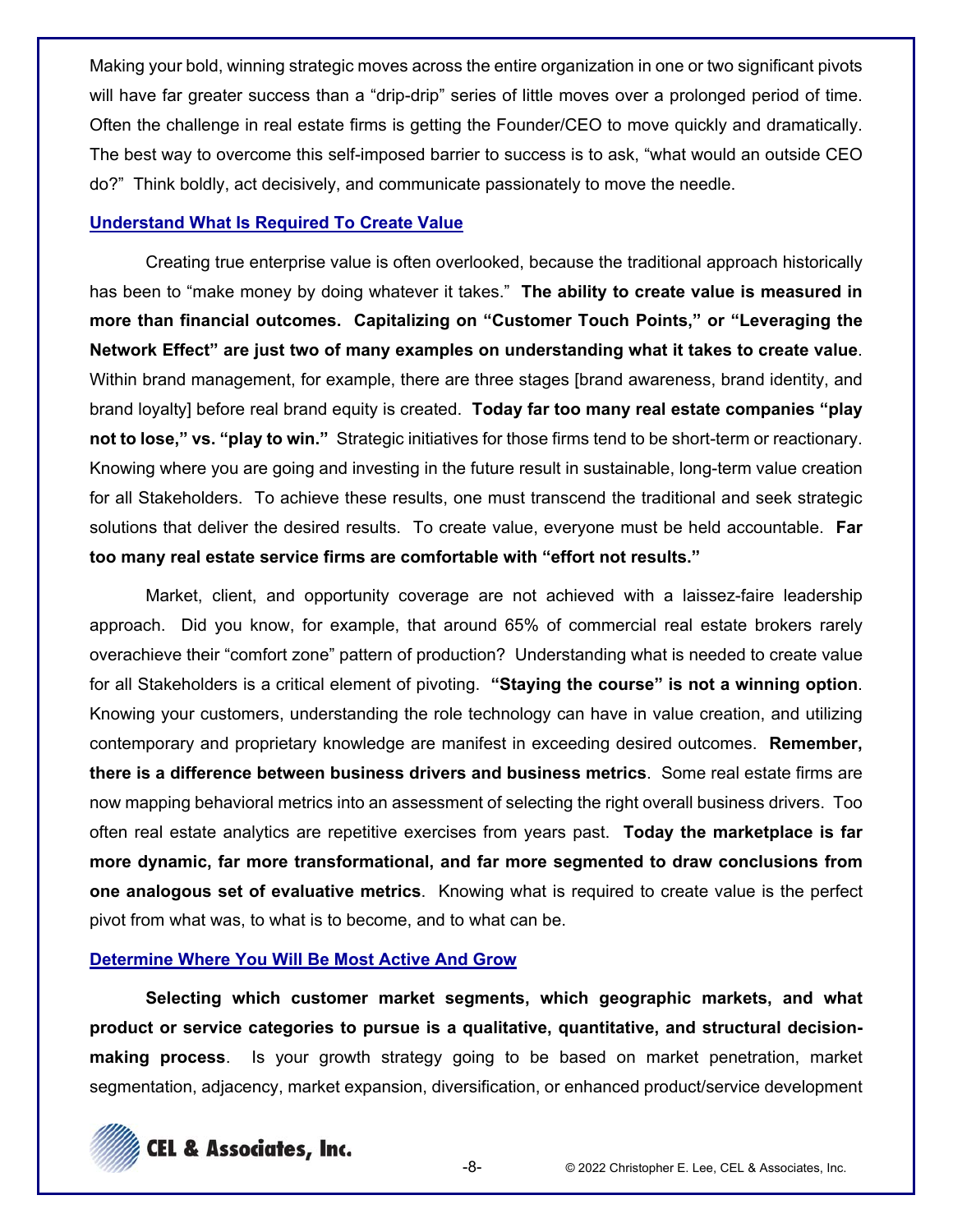and/or offerings? When you assess the next decade of opportunities, will you rely on internal or external factors? Will your strategy be based on economies of scale, branding opportunities, observance of competition, or proprietary knowledge? **Real estate firms that achieve "above market" results generally pursue a diversified approach to growth**. It is critical to know your core businesses, the advantages and disadvantages of each customer service channel, and expansion opportunities.

Acquiring talent, teams of talent, or an entity is a vibrant way to grow. However, strategic acquisitions are created, not handed to you. **Developing integrated growth strategies, while carefully balancing organic vs. created growth, is a must in today's rapidly changing and digitally evolving marketplace**. Real estate can no longer be viewed as a linear game where growth is one continuous line from yesterday to today. Market factors, rapidly shifting demographic patterns, changing workforce characteristics, product and service innovation, capital market pivots, government policies, and the unexpected can alter growth strategies. However, careful and critical examination of "all the demand" factors is essential for success in the 2020s.

Moving forward, real estate firms must make significant investments in platform and intangible assets. In a June 2021 research paper, McKinsey Global Institute found there are four types of intangible assets: innovation capital; digital and analytical capital; human and relationship capital; and brand capital.

Recent CEL & Associates, Inc. studies have revealed that investments in intangible capital result in a strategic/competitive advantage. Real estate firms can easily scale intangible assets; however, too many real estate companies cut back on intangible assets during COVID and are playing catch-up today. Ideas, talent, brand, vision, and key strategies matter.

| 2022 Top Priorities                                                 | Rank           |
|---------------------------------------------------------------------|----------------|
| Reshaping The Business Model Post COVID-19                          | 1              |
| Growing Recurring Revenues To Cover Overhead                        | $\mathfrak{D}$ |
| <b>Finding Deals That Make Sense</b>                                | 3              |
| Compensation & Locking In HIPOs And Next-Generation Stars           | 4              |
| Improving Operational Efficiency & Worker Productivity              | 5              |
| <b>Creating A Sustainable Governance Structure</b>                  | 6              |
| Growing Client Share & Market Share                                 | 7              |
| Accumulating Dry Powder For Future Uncertainties                    | 8              |
| Shedding Non-Core Assets & Underperforming Verticals                | 9              |
| <b>Creating Succession Plans For All Mission Critical Positions</b> | 10             |
| <b>Creating A Compelling Brand Differential</b>                     | 11             |
| Investing In And Deploying Technology & Predictive Analytics        | 12             |
| Source: CEL & Associates, Inc.                                      |                |

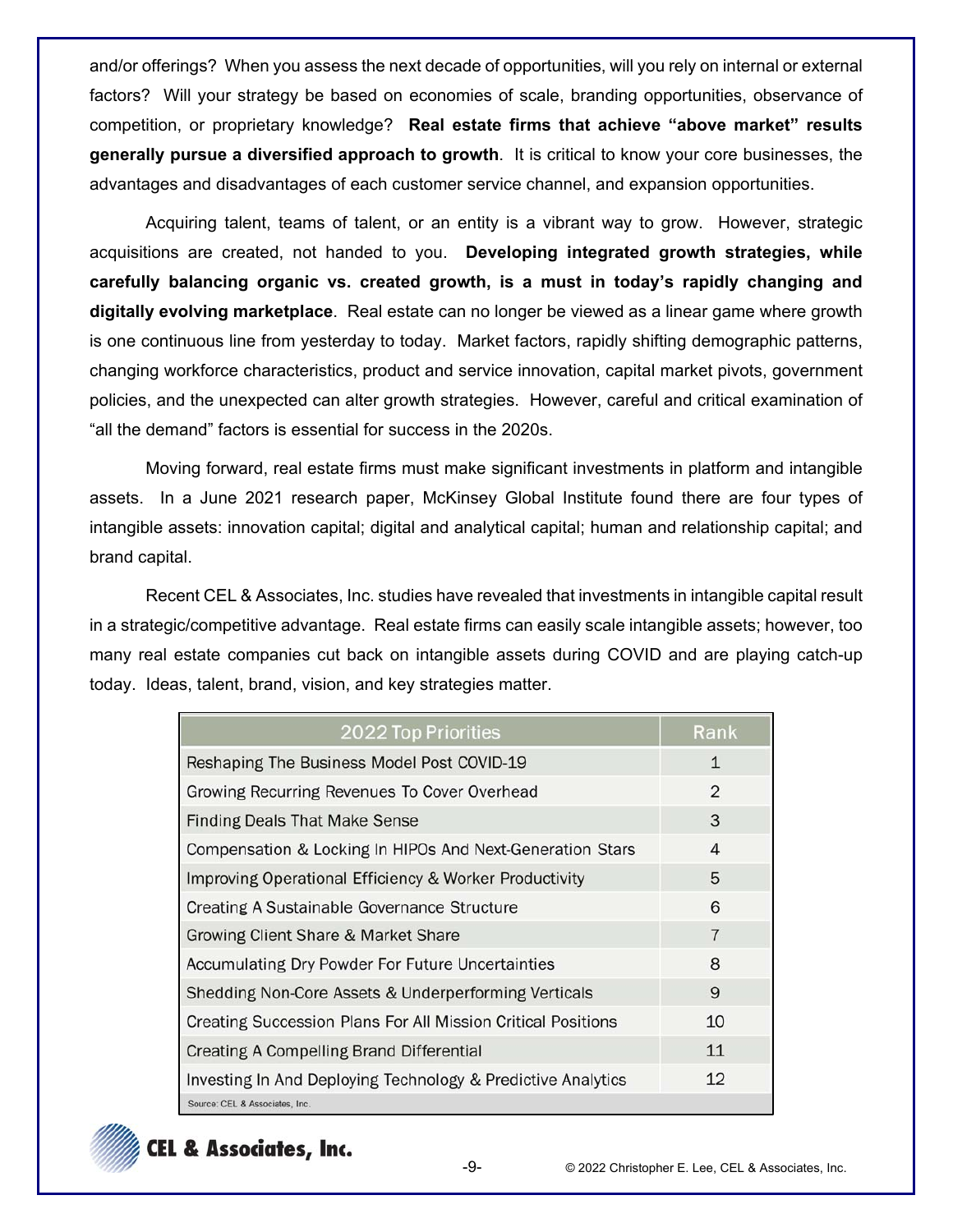#### **Build For Speed**

For any real estate enterprise with intentions to be profitable, resilient, relevant, and competitive today and for the decade ahead, **the ability to pivot and respond quickly will be essential**. The avalanche of technological advancements, regulatory and governmental policies, and rapidly shifting demographic, consumer, capital, product, service, and occupier expectations, mandates a platform built for speed. Nothing is normal. There is no consistent recurring pattern to rely upon.

**Real estate companies in the 2020s must accelerate the construct of organizational and operational structures, systems, plus processes that remove clutter, streamline execution, and build around dynamic teams.** Real estate firms must be seamless, transparent, and enable interaction and engagement, regardless of where talent is located. Navigating the upcoming decade of disruption, transformation, and the unexpected will require firms to create a dynamic workplace capable of pivoting in a matter of days…not weeks or months. Real estate leaders must clearly articulate and communicate expectations and measures of success. As Michael Porter, an academic and professor at Harvard Business School, stated, **"The essence of strategy is choosing what not to do." Building for speed requires dismantling of old and creating new ways of conducting business, compensating performance, benchmarking success, and empowering others to achieve great results**.

Removing the barriers to strategic pivoting, getting rid of the roadblocks to immediate decisionmaking, and becoming more efficient in every aspect of the business must be top priorities today. Does

your organization have operational or business unit silos? Does decisionmaking have multiple layers of review and debate that seem to go on forever? Does your organization lack clarity on vision, direction, and priorities? Does your organization still function as if it is the 1980s or even the 2010s? Obviously, many similar questions could be



**Real Estate Cycle Strategic Choices**

added to this list. However, **a top priority in 2022 must be a strategic review of** *everything* **and a passionate commitment to "build for speed."**

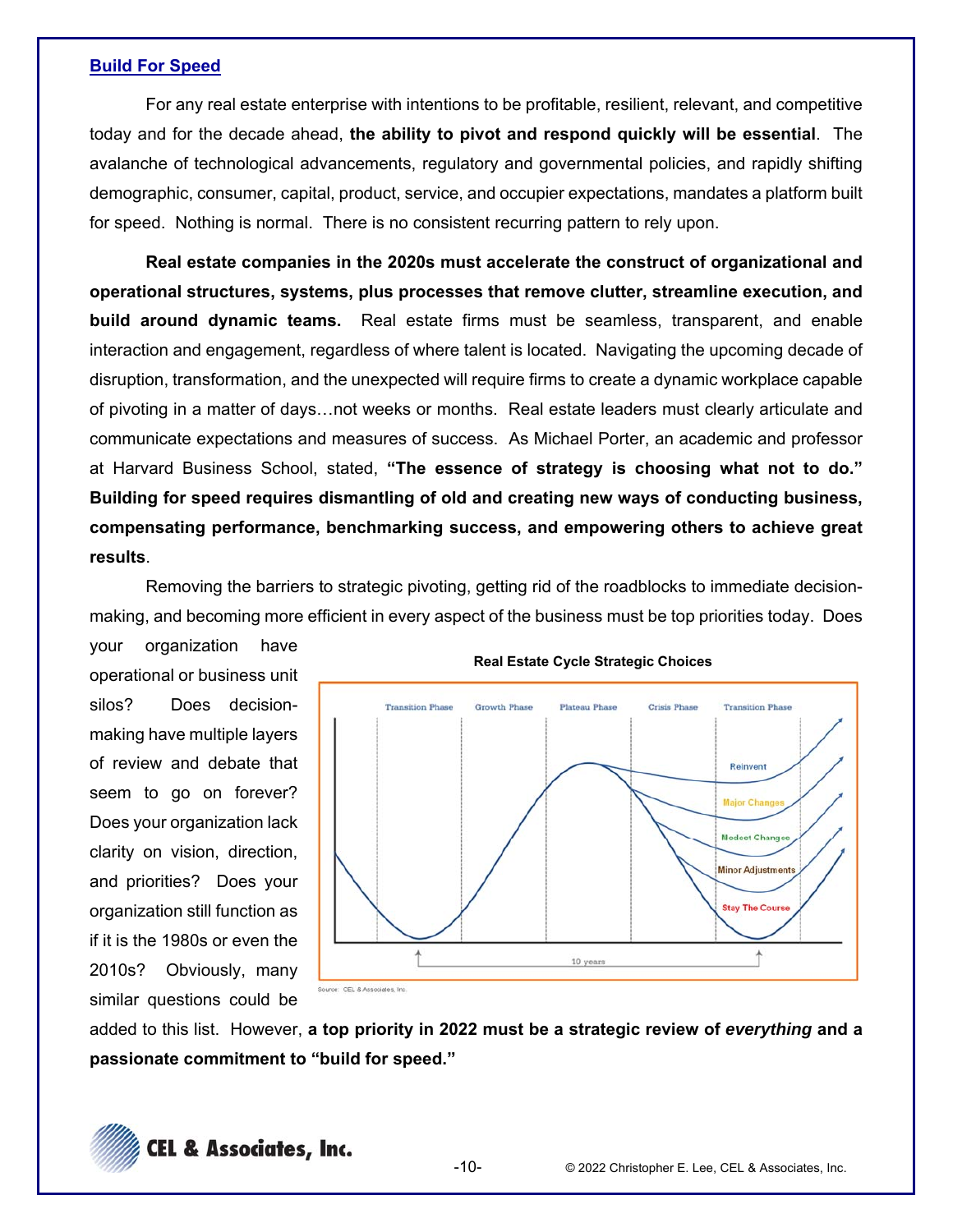## **Define How You Want Your Team To Work…Not Where They Need To Work**

COVID-19 shaped and continues to redefine jobs. Working remotely, coming into the office fulltime or parttime, measuring productivity, and creating team engagement/interacting remotely are ongoing challenges. Zoom, Microsoft Teams, GoToMeeting, and BlueJeans have reshaped communications, interactions, and connectivity. Working remotely and/or coming into the office parttime has added challenges to creating a more transparent, collaborative, and interactive operating platform. **Working remotely has exposed the inadequacy of Internet connections and office decorum**.

Working in the office at "my" desk defines personal space. Working from home in "shared" space is uncomfortable for some. The focus/priorities in the 2020s will be around a robust, fully integrated technology, CRM, remote work, and automating platform with exceptional user experience.

|                                                                      | Salary/Wage<br><b>Increase</b> | <b>Top</b><br>Executives* | <b>Senior</b><br>Mgmt.** | <b>Exempt</b><br><b>Employees</b> | <b>Non-Exempt</b><br><b>Employees</b> | Company<br>Average |
|----------------------------------------------------------------------|--------------------------------|---------------------------|--------------------------|-----------------------------------|---------------------------------------|--------------------|
| <b>CEL</b><br><b>Supplemental</b><br><b>Survey Update</b><br>4Q 2021 | <b>Actual Update 2021</b>      |                           |                          |                                   |                                       |                    |
|                                                                      | 25th Percentile                | $0.0\%$                   | 2.5%                     | 3.0%                              | 2.5%                                  | 2.9%               |
|                                                                      | Average                        | 3.6%                      | 3.5%                     | 3.5%                              | 3.1%                                  | 3.5%               |
|                                                                      | 75th Percentile                | 3.7%                      | 4.0%                     | 4.0%                              | 3.7%                                  | 4.0%               |
|                                                                      | <b>Projection Update 2022</b>  |                           |                          |                                   |                                       |                    |
|                                                                      | 25th Percentile                | 3.0%                      | 3.0%                     | 3.0%                              | 3.0%                                  | 3.0%               |
|                                                                      | Average                        | 4.0%                      | 4.2%                     | 4.2%                              | 4.0%                                  | 4.2%               |
|                                                                      | 75th Percentile                | 5.0%                      | 5.0%                     | 5.0%                              | 5.0%                                  | 5.0%               |

## **CEL & Associates, Inc. 2021 Real Estate Compensation Survey Salary/Wage Increase Updates: Actual 2021 and Expected 2022**

\* **Top Executives**: All or most of top positions reporting to CEO - generally "C" Suite positions and senior officers. \*\* **Senior Management**: Other key executives - generally VP and above.

Source: CEL & Associates, Inc./CEL Compensation Advisors, LLC © 2021 National Real Estate Compensation Survey - All Rights Reserved. Not to be referenced without written permission.

**Work now follows the worker. Work comes to the worker…workers no longer need to come to work…work can be performed anywhere at any time**. Consequently, real estate firms must first define the culture they desire, then how those values can be aligned and strengthened within a dynamic, interactive, and far more mobile workforce. **CEL & Associates, Inc. estimates that up to 35% of today's real estate "office workers" will not return to work on a fulltime basis**. **There will be no returning to the Old Normal.** The combination of COVID-19 and technology has permanently redefined work and the workplace environment in every real estate firm.

It appears we are very likely to see a continued and significant rise in real estate professionals "changing jobs" through 2023 This "great attrition" is due to: a robust market for exceptional talent; desire to retain some, if not all, of the work/life balance experienced during COVID quarantine; success of hybrid working models; and a growing belief that "five days in the office" is not the most productive

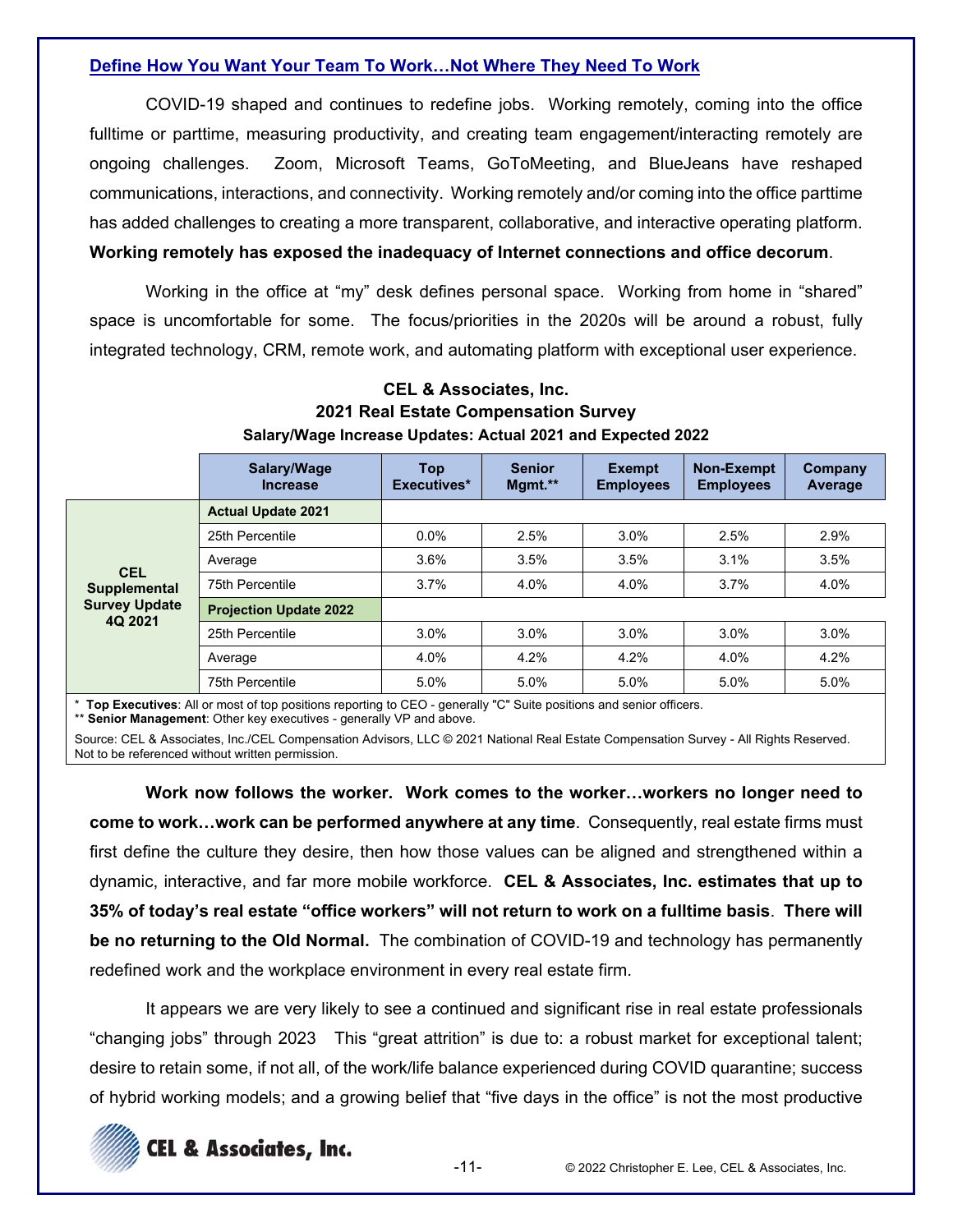place to work. While there are many unanswered questions regarding culture; communications; compensation; collaboration; and commitment [the 5 Cs], the workplace environment has and will continue to evolve. There is no return to the Old Normal, and it will likely take two to three years to establish the semblance of a New Normal. Reworking and redefining "culture" will be a continuous work in progress. Perhaps the office of 2030 will become the new "offsite" meeting and collaboration place.

In addition to understanding and pivoting to the new definition of work**, real estate firms must carefully examine the implementation of DEI initiatives**. The U.S. workforce continues to become more diverse. According to Pew Research, the post millennial generation will be the most diversified in history. **Diversity** is generally defined as understanding and acceptance of others regardless of race, gender, age, religious beliefs, disabilities, sexual orientation, or political beliefs. Diversity should be viewed as getting the right people in the right places at the right time. **Equity** is about assuring fairness and impartiality in titles, training, compensation, and employee recognition. **Inclusion** is about creating a supportive and collaborative workplace environment. DEI is all about "getting it right" and unleashing the power of a best-in-class talent pool. Real estate firms of all sizes and types should be prepared to answer the following questions when asked by investors, lenders, tenants, capital partners, and communities: [1] do you have a DEI plan; [2] can you share successful examples of your DEI procedures; [3] who leads your DEI program; and [4] how would you describe your C-suite team? DEI, as well as ESG, are now woven into the fabric of today's workplace environment and organizational architecture. **Those who remain "as is" or "we have always done it this way," are likely to become far less relevant in the evolving New Normal**. Clearly capital will move away from those who cannot demonstrate a DEI commitment.

## **Revisit Your Culture In A Post-COVID World**

Environments and values shape culture, and COVID-19 upended how and where people work, collaborate, and perform. When many worked remotely, when Zoom or Microsoft Teams meetings defined human interactions, and when the impromptu exchange of ideas and opinions became a scheduled event, the culture changed. **New technologies and streamlined business practices began creating their own culture of knowledge exchange**. Creativity, entrepreneurship, and transparency were redefined, and a different form of cultural engagement began to emerge. New rituals and operating plans have and continue to be created. Returning to the office doesn't re-establish the pre-pandemic culture…reinventing and redesigning what the term "office" means are often topics of strategic debate. **The office is no longer a place, but an active beehive of networks, collusions, transparent communications, and desired outcomes. Interactions today must be powerful and meaningful**. Being "there" does not mean "I am productive."

The new office environment will determine the culture. It can be a policy, decision or a catalyst for shaping the desired outcomes. **The organizational culture over the next decade must consist** 

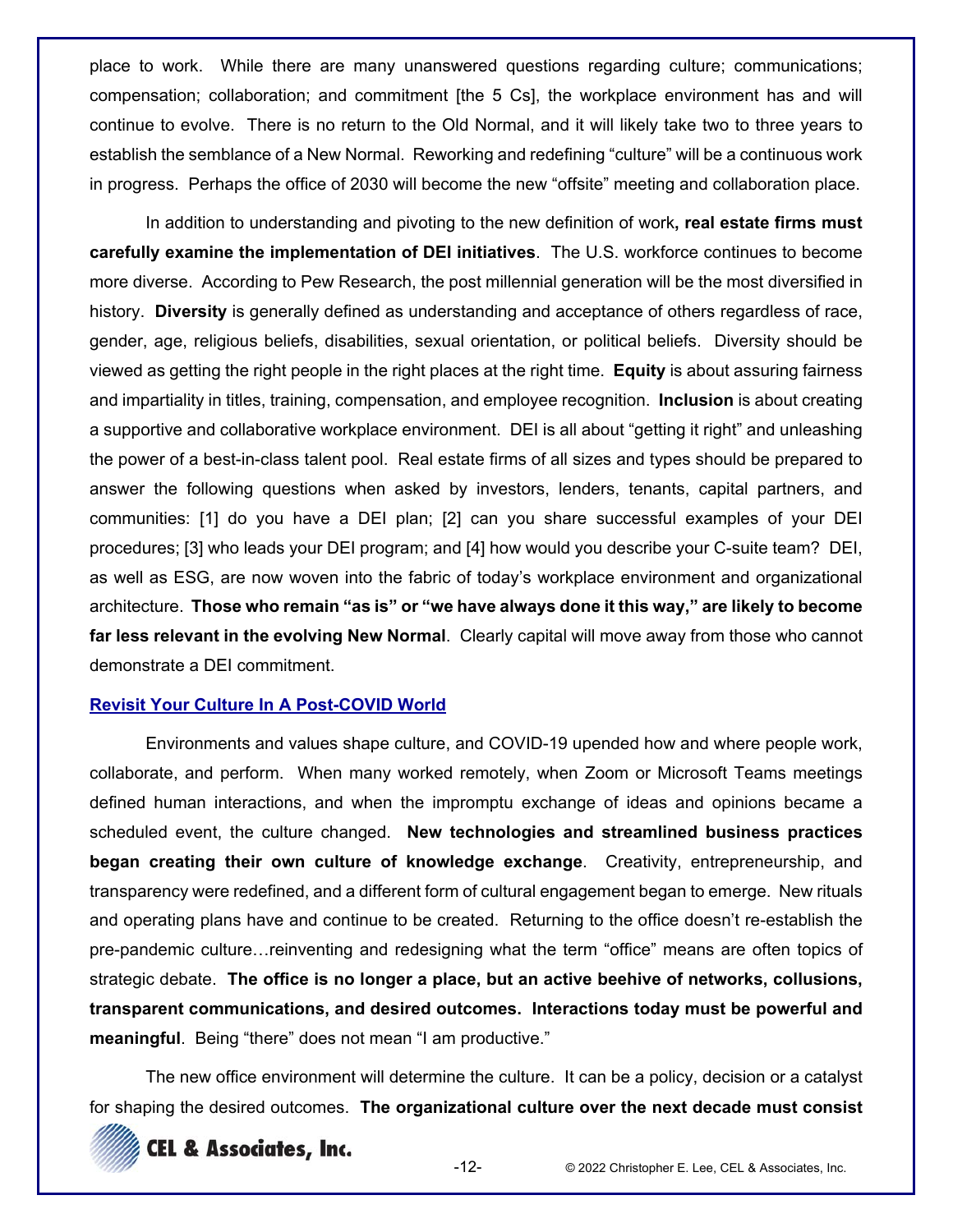**of aligned interests, shared values, and instinctive behaviors [e.g., "doing what is right the first time"].** A dynamic culture defines and shapes desired behaviors and links employee satisfaction and performance to extraordinary results. **While cultures change, values should never change. Culture, however, is an organization's personality**. It stimulates creativity; builds valued, lasting relationships; and creates brand value and equity. Leaders, not employees, create, promote, highlight, incentivize, and communicate the desired culture. **The 2020s is a decade in which a dynamic, not rigid, culture matters.** COVID-19, while disruptive, provided a unique opportunity to [re]define and reestablish one's culture. A culture that reflects stability and an attitude of "we're all in this together" will emerge as best-in-class over the next decade. **Cultures based on shared outcomes, robust value propositions, supportive workplace environments, innovations, and aligned values will achieve a competitive edge over the next several years.** If you haven't recently, now is the time to [re]establish your culture. The following graphic highlights how to create an aligned culture.

### **Embrace Innovation And New Ways Of Conducting Business**

Countless studies have shown companies that encourage, support, and reward creativity and innovation outperform those that don't. According to a recent McKinsey study, companies who

reinvented themselves through a crisis [like COVID-19] outperformed their peers by 30%. Having a well-conceived innovation strategy will propel a company from "like everyone else" to "leading everyone else." **Innovation strategies begin at the top…from dynamic board members, aspirational C-suite leaders, and an organizational culture and business practices that encourage creativity**. The four basic types of innovation are: [1] **the disruptive innovations**…those ideas that dramatically change the business model; [2] **sustaining** 



**innovation**…incremental and fine tuning of current business practices; [3] **breakthrough** 

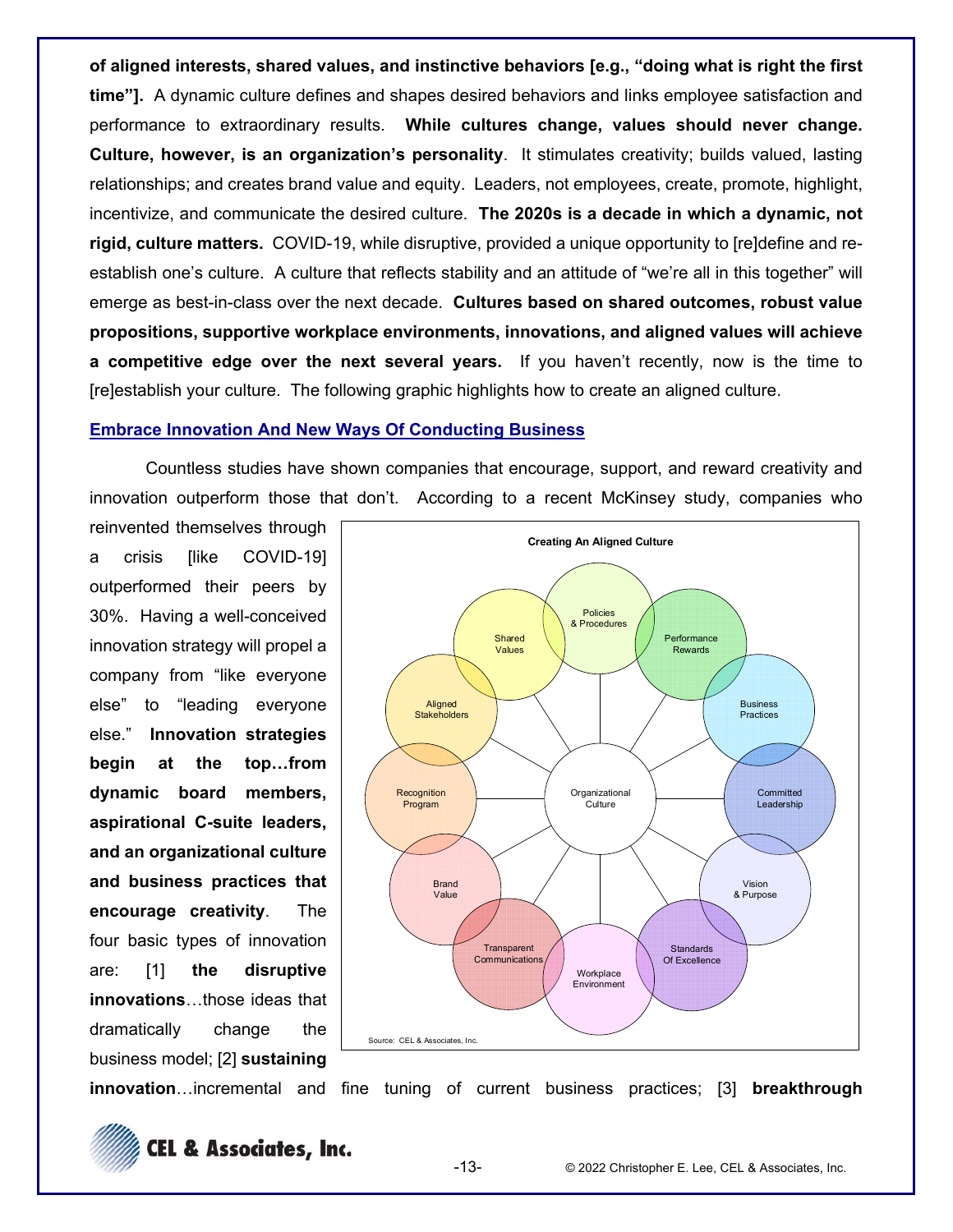**innovation**…or ideas that move the needle; and [4] **capitalizing upon the innovation of others**. **However, new ideas should face no inhibitors or barriers**. New processes, new technology, new operational designs, and new organizational architecture all contribute to a company that embraces innovation and new ideas. Innovation comes from those who have needs [customers, employees, investors, strategic partners, etc.], those who "read the market" and gather market intelligence, and those who utilize existing or create new technologies to drive breakthrough performance.

Understanding the needs of all of your Stakeholders mandates the deployment of a robust feedback and survey process. Knowing what isn't working or could be improved often stimulates innovative solutions. Innovation has been the catalyst for the rapid rise in PropTech firms [now an \$18 billion industry worldwide]. Outsourcing, use of independent contractors and strategic partners, automation, utilization of predictive analytics, and integration of new technologies in building designs, construction, leasing and management are revolutionizing the way real estate is acquired, financed, developed, constructed, leased, managed, and sold.

**Creating a Futures Committee or Innovation Committee is an excellent first step to a Socratic review of how and why your organization conducts business and facilitates the identification of creative solutions to streamline business practices while removing operational clutter and barriers to performance.** Look outside the real estate industry for ideas and perspectives on what other best-in-class firms are doing to innovate and stay ahead of the curve. Playing catch-up can be frustrating, expensive, and time consuming. **Challenge the conventional and embrace the dynamic new world in the 2020s where creativity, innovation, service, and performance are highly valued**. The future belongs to companies who place technology at the epicenter of their overall business strategy. Speed of execution, timely repositioning of talent and resources, rapid business analytics, and embedded digital technologies within each operating unit, will be the keys for success over the next decade. However, one cannot wait for 2030 then play catch up…these transformative new business models must be developed and actualized today. There isn't one sector within the real estate sector that is immune from digital disruption. During the pandemic, investments in and utilization of technology [Zoom, Microsoft Teams, etc.] increased, as belt-tightening layoffs, compensation adjustments, and downsizing impacted the day-to-day operating platform.

#### **New Models For Community Shareholding**

The real estate industry can play vital transformative roles in encouraging communities to inspire and enable the aspirational dreamers in society. The bottom 50% of U.S. families, according to the Urban Institute, have only 1% of our nation's total wealth, while the top 10% hold 77%. Watch for an acceleration over the next decade of "neighborhood real estate investment trusts and real estate investment cooperatives." These models enable residents to purchase shares in new developments. Check out Urban Institute's "New Models for Community Shareholding" by Brett Theodos and Leiha Edmonds.

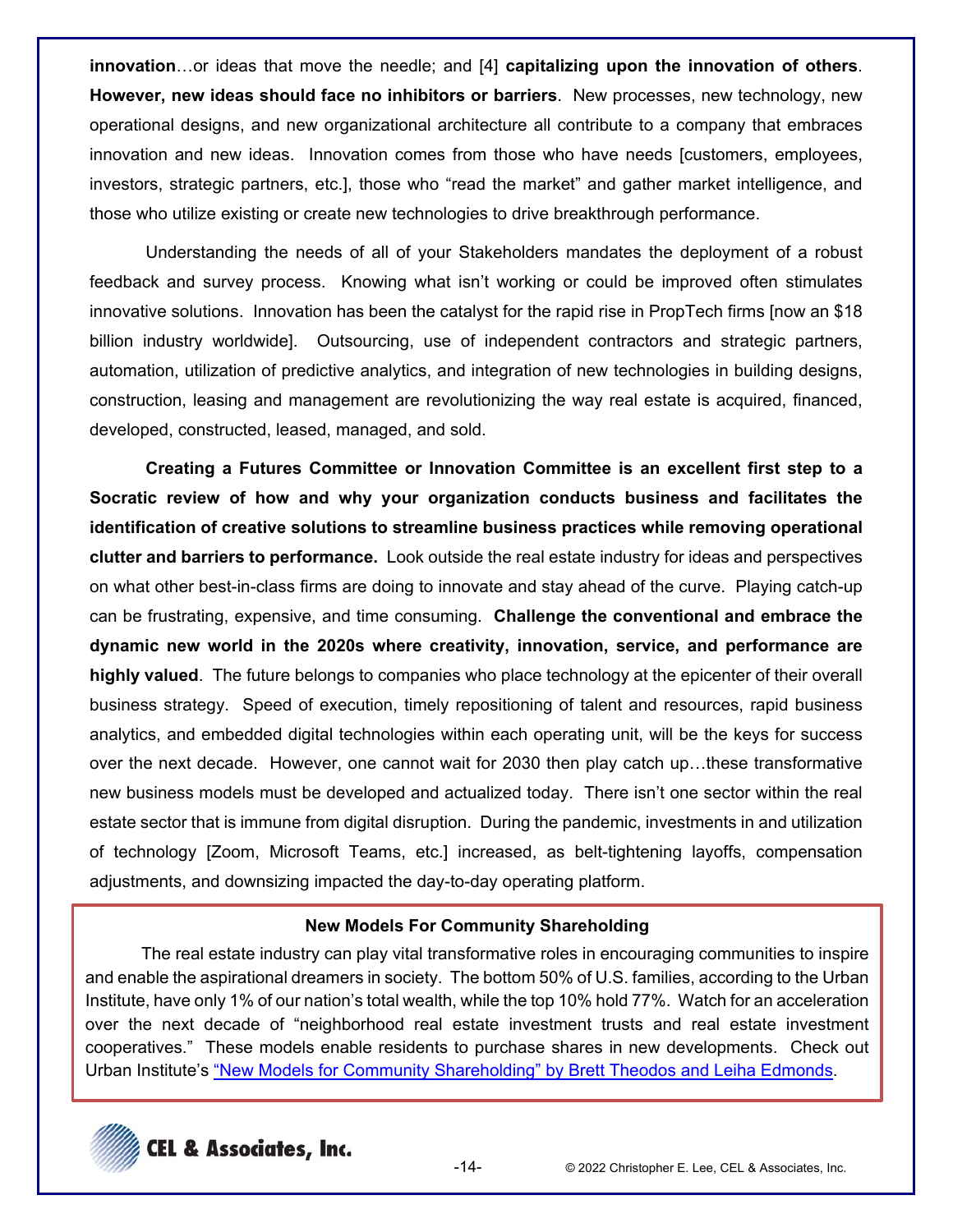Technology should not be thought of as an efficiency driver but as a strategic asset to achieve a competitive edge. When prospective technology is combined with exceptional talent, your company will become the business model others want to emulate. The graphic below highlights the Innovation Committee mandate.

#### **Become Future-Ready**

Motivational speakers/authors often begin with the statement, "Tomorrow starts today." Your future is created by what you do today. Too often real estate firms react rather than anticipate, believing

tomorrow will be a repeat of yesterday, and relying on "what we've always done" in a marketplace undergoing tremendous transformation. **To become future-ready, a real estate company must acknowledge that rising interconnectivity, the role of big data, scalability, increased automation, and new business practices are here to stay.** To become future-ready, your organization must clearly establish who you are, what you stand for, your value proposition, and what you seek to accomplish [the vision]. What is external data telling you? Are you stalled because of entrepreneurial blindness? Do you have an aligned culture? Have you defined your company's standards of excellence? Is your organization's ecosystem an inhibitor or catalyst for



growth? Is decision-making centralized, or are leaders empowered to capitalize on opportunities immediately?

Do you value talent as highly as capital? Have you restructured your organizational architecture and embraced the new/emerging trends in compensation and incentives? Clearly, many questions must be answered to become future-ready. However, **one of the foundational elements of being future-ready is having a contemporary succession plan for Shareholders, Partners, C-Suite leaders, and all mission critical positions**. Future-ready real estate firms have a clear brand identity and brand equity and can highlight their differentiating qualities and accomplishments as well as their valued/lasting customer relationships. **Being aspirational and service-quality focused are cornerstones of future-ready real estate organizations. Remember that future-ready real estate firms are not anchored in the past but are fully committed and engaged in what is around the corner. Keys to a successful future include speed of execution, elimination of redundance and bureaucracy, strengthening transparency, and reducing/eliminating decision-making** 

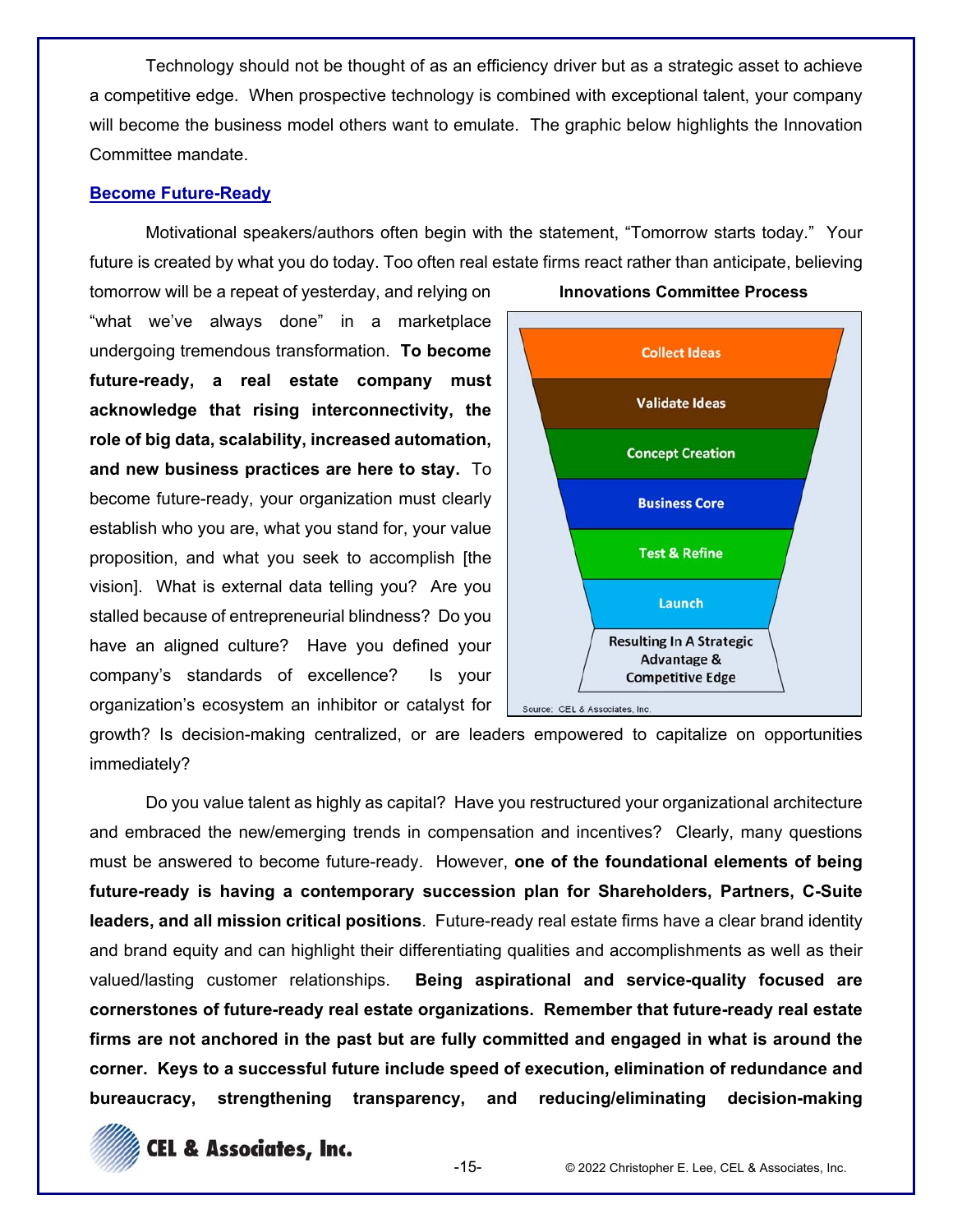**bottlenecks**. COVID-19 didn't just place businesses on hold, it became the reason for revisiting everything and every operating/investment process.

Whether a CEO, division/department leader, onsite manager, or anyone who is in a leadership position, you must recognize that "one leadership approach for all" does not work. To be future-ready, leaders in the real estate industry must be agile, transparent, willing to pivot, and able to respond quickly to the unexpected. Future-ready leaders must be able to work with multiple generations. Future-ready real estate leaders must be collaborative, nimble, authentic, communicative, and possess a growthoriented mindset. Successfully navigating increasingly complex, challenging and often unpredictable internal and external eco-systems of clients, strategic partners, investors, lenders, tenants, residents, and vendors is a required skill set. Future-ready leaders must be socially responsible, and able to strike a balance between profit, people, and purpose. As the real estate industry moves toward 2030, futureready leaders must shed the command-and-control leadership style and embrace a purpose- and vision-based intuitive and empowering leadership approach.

According to a recent McKinsey survey, those companies who are active developers of strategy have higher profitability than those who don't. COVID-19 fundamentally changed the pace, structure, and priorities of real estate firms. Those firms that have embraced technology and have set in motion a more robust digital platform, will remain viable, competitive, and relevant. In 2020 real estate firms increased funding of various technology-based initiatives and reduced expenditures on fixed costs and their physical footprint. Today, everyone in the industry is well-aware of competition for great talent, and the lack of qualified candidates. However, top quartile real estate firms are taking, or have taken, steps to increase their "appeal" to current and prospective employees. Those have been strategic not tactical decisions, and those actions are paying dividends today. It is clear that best-in-class real estate firms are strategically betting on technology as a true differentiator and enhanced profit generator.

During the pandemic, real estate firms were required to pivot, reset, and disregard the Old Normal for an emerging new marketplace of opportunities and ideas. If your firm did not create a Future-Ready strategic plan in 2021, it's time to get started. Pablo Picasso said**, "***Only put off until tomorrow what you are willing to die having left undone."* Walt Disney also made an observation about not procrastinating, **"***The way to get started is to quit talking and begin doing."* Perhaps now is the time for your company to become future-ready.

## **Embrace An Operating Structure That Covers G&A**

Too often real estate firms relegate property management, construction management, asset management, fund management, [all departments with the moniker "management"] and other "supportive verticals" to a "need-to-have" status. Profit margins and the scale of services rendered are

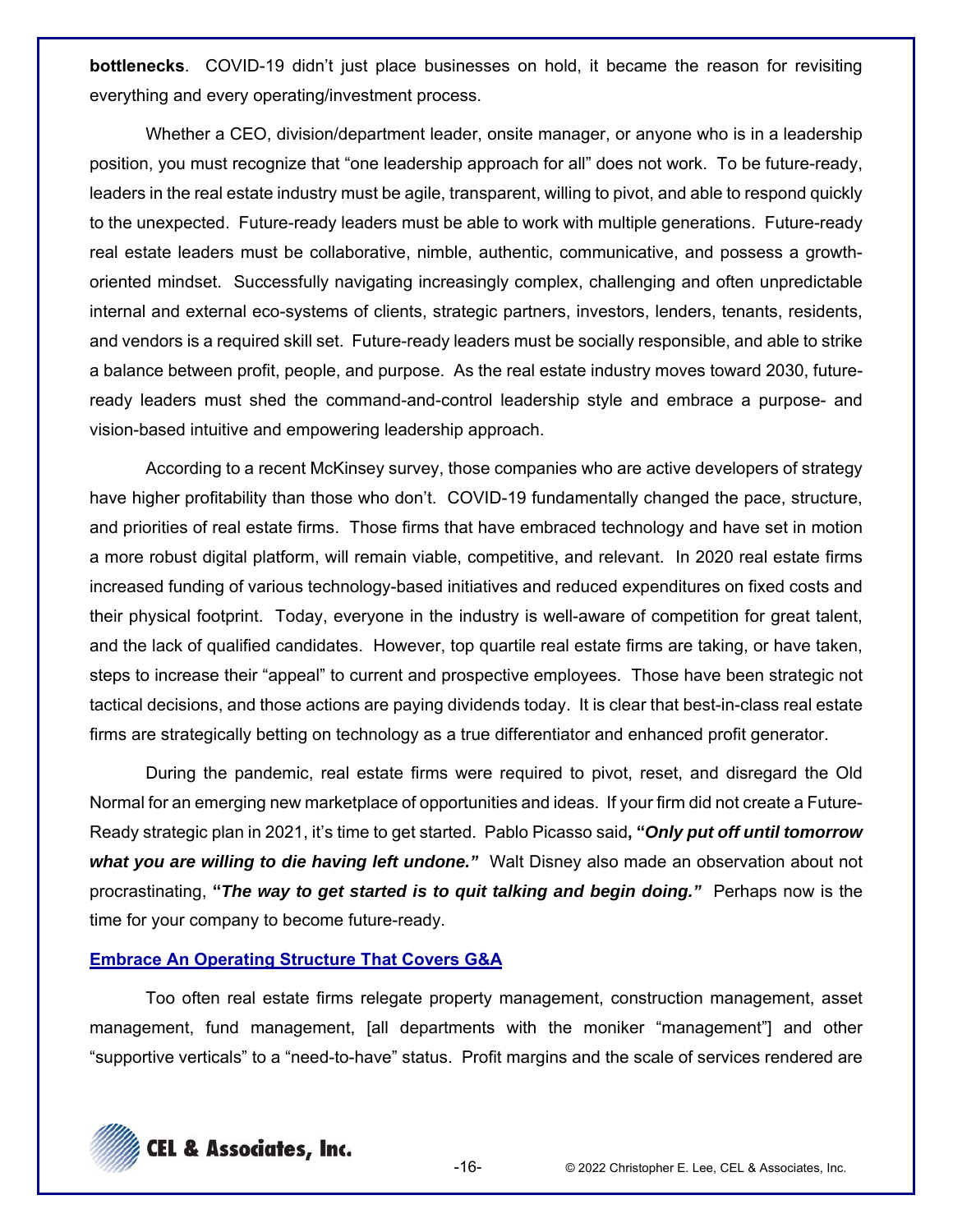viewed as "break even" or "not important" operating business…and subordinate to acquisitions, development, and capital raising.

CEL & Associates, Inc.'s **review found that more than 70% of companies were unable to cover overhead or G&A expenses from the profitability of recurring revenue sources**. The fulcrum for "covering overhead" is very often the profitability of a property management platform. Property management fees are recurring, generally predictable, and the operating structure is scalable. To weather any economic, financial, or future disruptions, real estate firms must have recurring sources of income that are not transactional dependent. It is very realistic for a real estate firm to reach a level of ongoing sustainability within three to four years [i.e., 100% of corporate overhead covered by the profits from recurring income]. Growing recurring income from providing those services to others is becoming a priority for those who want to retain great talent, remain competitive, successfully navigate disruptions, and invest in the future. **Operating on "must-do-a-deal" and/or "the real profit is in the promote so our other services are loss leaders" approach is not the secure financial platform one needs to compete in today's marketplace**.

#### **Additional Key Strategies**

- Create a 3- to 5-year vision/strategic plan and a 5- to 10-year outlook plan.
- $\div$  Build the balance sheet with adequate rainy-day funds.
- Streamline business practices and reduce/eliminate redundancies.
- $\div$  Upgrade and integrate technology throughout the organization and within all business practices.
- ❖ Identify and lock-in next generation [High Potential] stars.
- Eliminate all non-core, non-essential services, products and/or assets.
- $\div$  Create a sense of urgency with accountability throughout the organization.
- $\div$  Instill and govern by a set of key values and principles.
- Create a more contemporary/engaging organizational structure.
- $\div$  Remove those who do not embrace your key values or culture.
- Assess and eliminate risk.
- Create sustainable governance and have designated No. 2s ["Successors"] for all mission-critical positions.
- Celebrate success…collaborate…listen…and never tolerate "exceptions."
- Do different things…not the same things differently.
- Simplify decision-making and make employees a part of the business strategy.
- Build an "Internet of Workplace."
- Create a "Workplace For Me" operating system.
- $\div$  Embrace a culture of transparency, collaboration, and co-working mentality.
- ❖ Acknowledge and take steps to avoid generational conflict.
- Assess the "sustainability" and "wellness" rating of your buildings.
- Source: CEL & Associates, Inc.

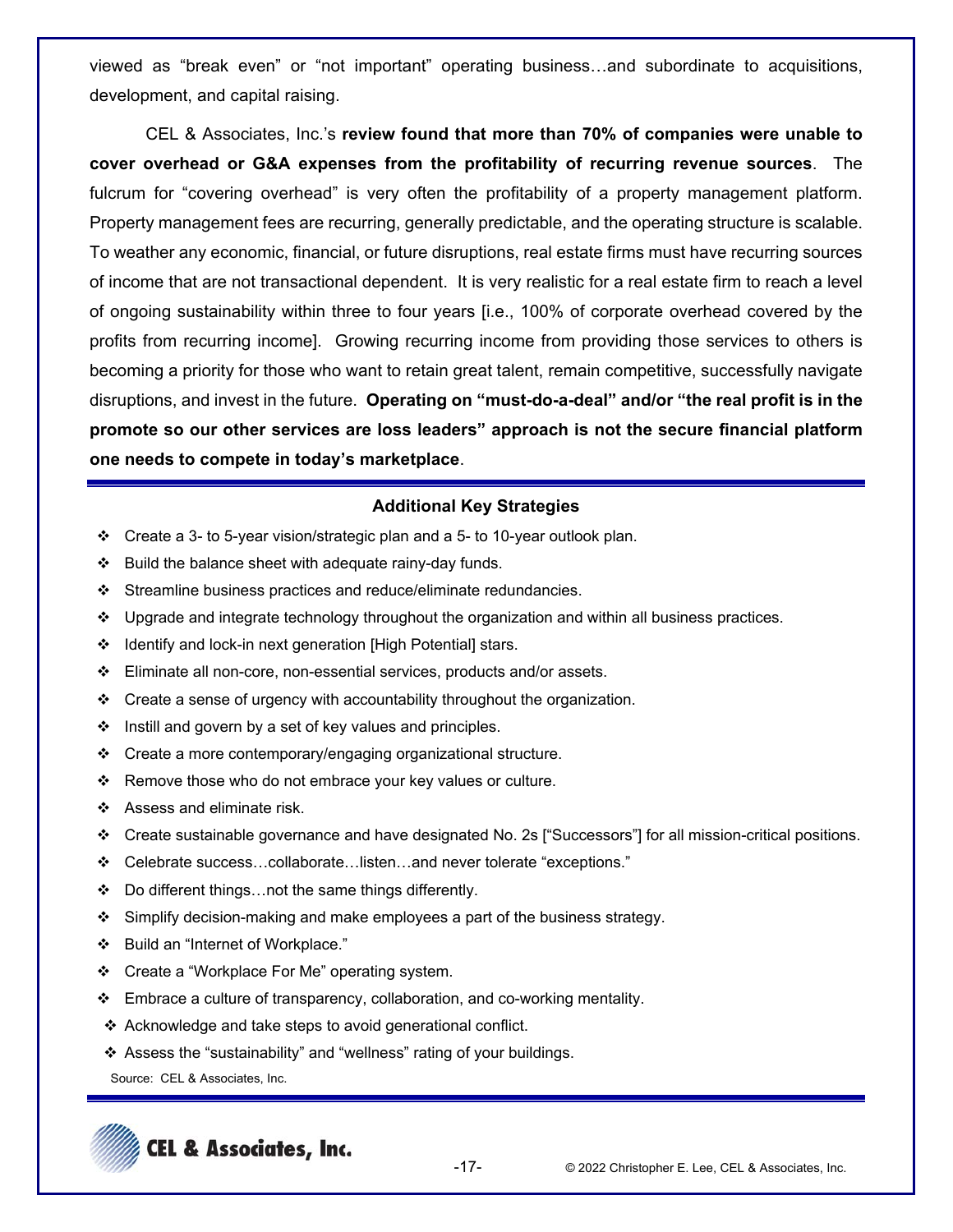#### **Begin Succession Planning & Sustained Governance…Now!**

**Planning for the inevitable and preparing for the unexpected are the two primary reasons every real estate firm must embrace succession planning and sustained governance**. During the past 24 months, the external environment for real estate firms has become increasingly competitive, complex, unpredictable, and operationally challenging. Client, employee, and capital relationships revolve around the interaction of key leaders and managers. An unexpected loss or departure of a valued leader can have immediate and often lasting financial, profitability, and operational impacts. **Succession planning is essential for all mission-critical positions**. However, designating successors isn't about continuing what or how it always has been done. Effective succession planning is 100% about having the experience and expertise needed to compete for the next 10 or more years...not the next one to two years. Successors must look ahead…not in the rear-view mirror. This pivoting strategy is not an optional or "we'll get around to it" task. It is an immediate, must-do priority.

In addition, assisting and complementing an effective succession planning process is the creation of a sustainable governance structure. **Creating a dynamic [Advisory] Board of Directors composed of 40% - 60% Independent members** will go a long way to assuring all Stakeholders the organization will continue to succeed despite the sudden/unexpected loss of one or more key leaders. Have a Board [formal or advisory] instills a quarterly mindset for financial reporting and goal achievement; solicits opinions and perspectives from others outside the company; and provides a valued level of security to investors, venture partners, employees, lenders, strategic partners, and key client relationships that there will be little, if any, business interruption as a result of an unexpected leadership vacancy. Independent Board members can assist in matters pertaining to compensation, adjudication of internal disagreements, strategic advice in facing unexpected challenges, and a valuable resource of knowledgeable feedback to Management. **Succession planning and sustained governance must become a top priority for all real estate firms who want to achieve a strategic advantage in today's highly competitive marketplace**.

#### **Closing Comments**

Seldom has there been a more opportune time to pivot and "lock-in" future prosperity and growth. Now is not the time to sit on the sidelines and let the parade of opportunities pass you by. These 10 strategic pivots are merely invitations to an emerging decade of the unexpected. To prosper in the experience and digital economy mandates a pivot. I encourage each of you to take the road less traveled. It clearly will make a difference.

Regards,

CEL & Associates, Inc.<br>-18- © 2022 Christopher E. Lee, CEL & Associates, Inc. Christopher Lee **Editor**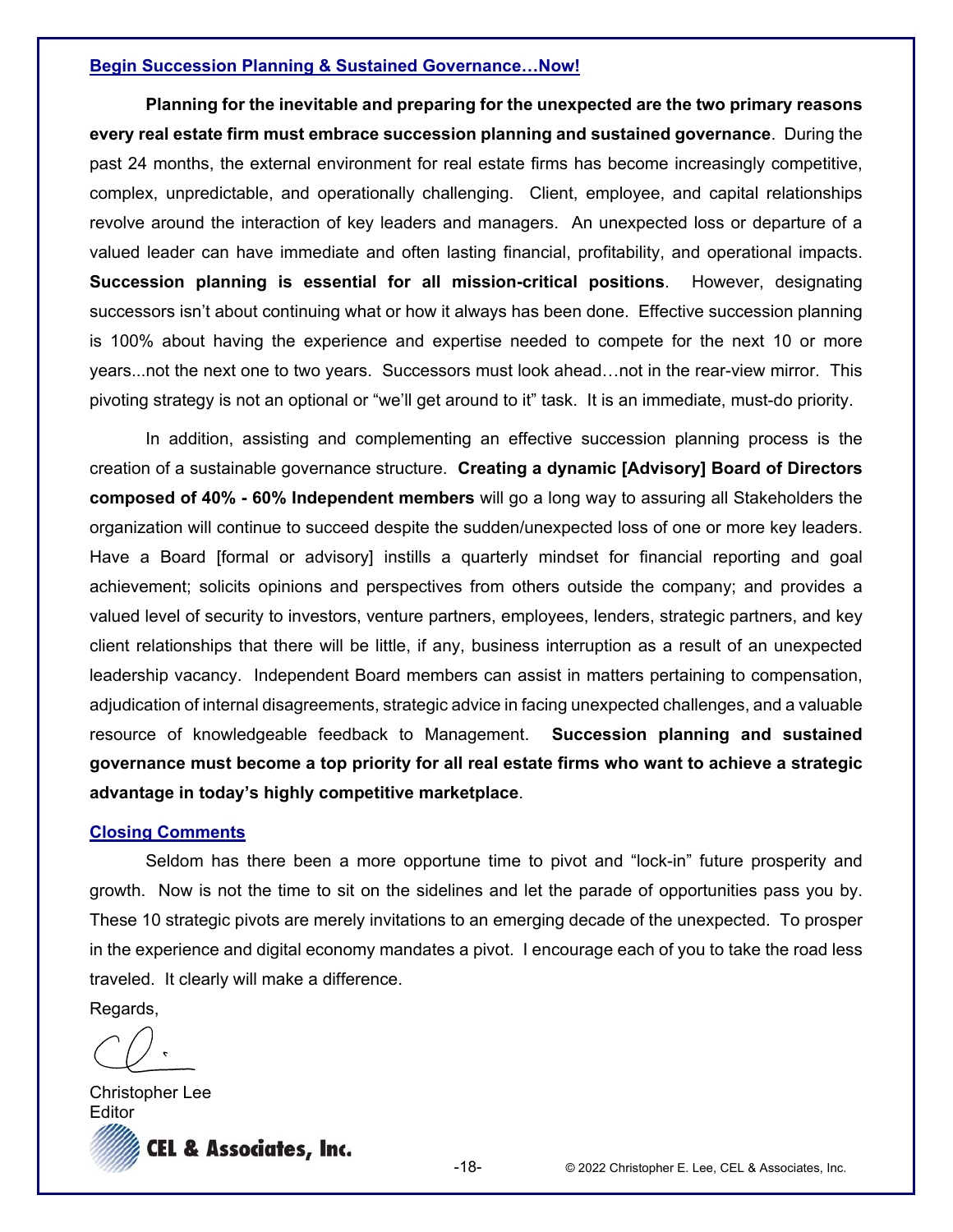*Note: This report has been prepared by CEL & Associates, Inc., who retains all rights to its content. This report may not be reproduced, distributed, and/or used in presentations or offering/fund raising prospectus/memorandums, and/or used in communications, speeches and/or presentations in its entirety or in parts without the prior written consent of CEL & Associates, Inc. You may reproduce/distribute and/or share this article with friends, colleagues and associates. Opinions and forecasts contained in this, prior and future articles may change without notice. The author encourages readers to offer comments, feedback and recommendations for further enhancement to newsletter@celassociates.com* 

#### **SPREAD THE WORD**

If you enjoy reading *Strategic Advantage* and have benefited or received value from our insights and recommendations over the past 25 years, perhaps your friends, business associates, other members of your team or industry peers will also enjoy it.

You can provide them with an individual subscription by several options:

- Click here: **http://newsletter.celassociates.com** and fill in their contact info or forward this link to them
- If for multiple people, send us an email with a list of their individual contact info and email address

Today there are over 12,000 readers of Strategic Advantage…spread the word.

*Give Us Your Opinion:* We want to hear from you and to have future issues reflect your needs and questions. Please email your comments, ideas, suggestions and insights to newsletter@celassociates.com.

*For More Information:* For more information regarding our services (Strategic Planning, Compensation, Opinion Surveys, Benchmarking, Performance Improvement, Succession Planning and Governance/Management), please email us at newsletter@celassociates.com or call 310.571.3113.

*To Subscribe:* To subscribe to CEL & Associates, Inc. and Christopher Lee's *Strategic Advantage* newsletter with ongoing insights, opinions and forecasts regarding issues, trends and opportunities within the real estate industry, please email us at newsletter@celassociates.com with *"Subscribe"* in the Subject line and provide your full contact information.

*To Change Your Contact Information***:** Please email us at newsletter@celassociates.com with *"Change Contact Information"* in the Subject line and include your new contact information.

**Disclaimer:** The opinions, forecasts, information and insights presented in this article are of a general nature and do not constitute the provision of investment, management or economic advice to any person, organization or governing board, and this article does not contain any recommendation(s) to buy, sell and/or invest in any security, real estate asset, fund or adopt as an element of any investment strategy. Opinions and forecasts expressed herein are subject to change without notice. Relevant information was obtained from sources deemed reliable. Such information is not guaranteed as to its accuracy.

**Prior Newsletters: If you would like to download prior newsletters, please go to the following links.** 

*A Mandate To Lead. Now Who Will Step Forward?* 

http://www.celassociates.com/onlinenewsletter/mandate-to-lead-sa-k011021.pdf

*Retrench, Recover, Reset & Retool Real Estate Strategy Imperatives...Post-COVID-19* 

http://www.celassociates.com/onlinenewsletter/retrench-recover-reset-retool-post-covid19-sa-k120120.pdf

*What Will The Real Estate Industry Look Like In The New Normal?*

http://www.celassociates.com/onlinenewsletter/re-industry-new-normal-sa-k061820.pdf

*2020…The Year That Changed Everything!* 

http://www.celassociates.com/onlinenewsletter/2020-year-that-changed-everything-sa-k040320.pdf

*2020 Leadership Imperatives*

http://www.celassociates.com/onlinenewsletter/2020-leadership-imperatives-sa-k011020.pdf

*Future Proofing Your Company*

http://www.celassociates.com/onlinenewsletter/future-proofing-your-company-sa-k101719.pdf

*Mandatory Summer Reading For Every Real Estate Leader*

http://www.celassociates.com/onlinenewsletter/mandatory-reading-for-real-estate-leaders-sa-k072319.pdf